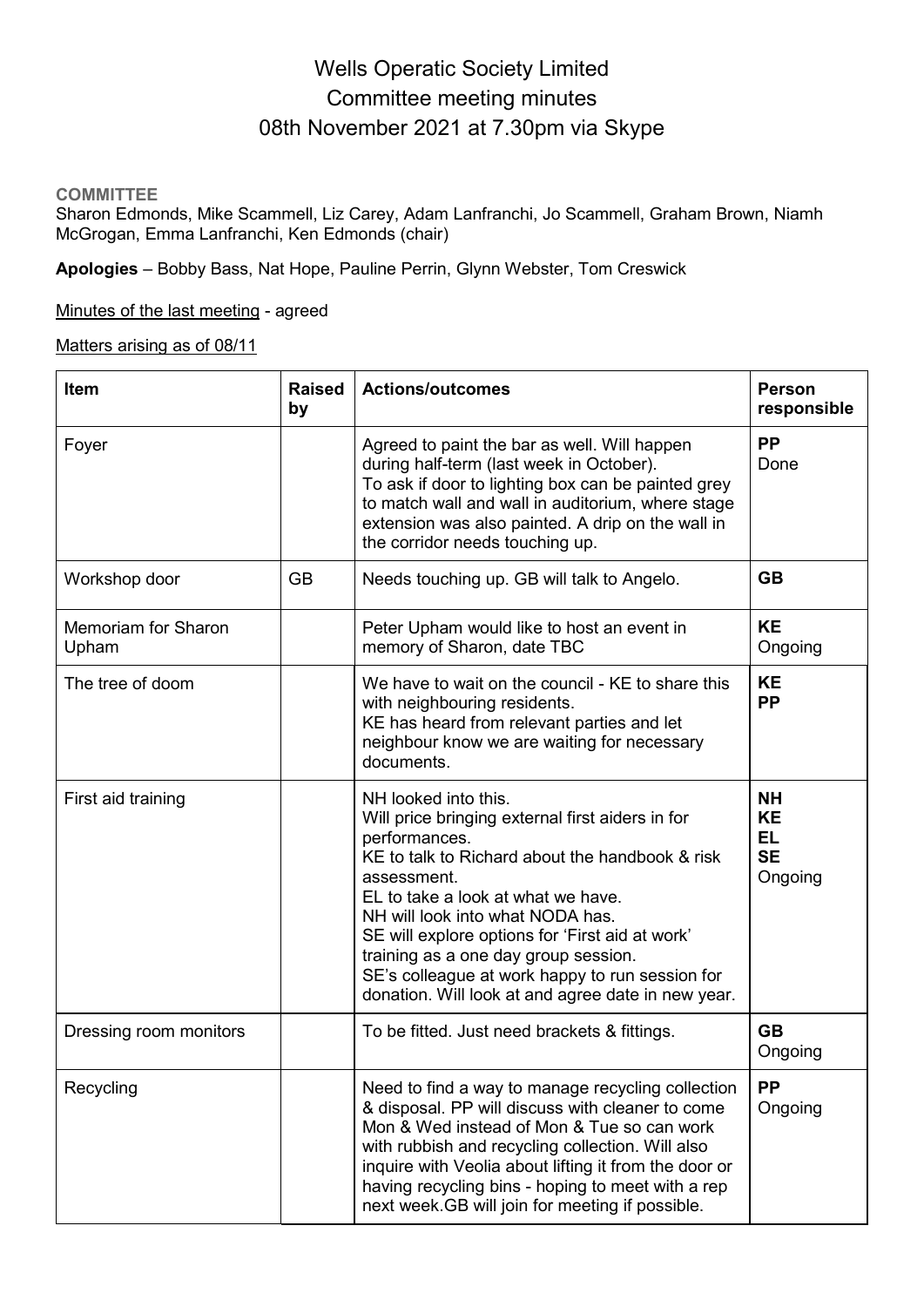| Communication re shows<br>AL<br>and workshops/auditions<br>and members who aren't<br>on social media. | AL resurrected tri-fold leaflets with upcoming<br>shows, contact and joining details etc. Suggesting<br>we print 100 and put in theatre, giving out 25 per<br>show.<br>Agreed.<br>Agreed to also produce two small posters for<br>either side of doors:<br>One to give info of upcoming shows<br>One to give info of workshops/auditions for next<br>show | AL<br>Done |
|-------------------------------------------------------------------------------------------------------|-----------------------------------------------------------------------------------------------------------------------------------------------------------------------------------------------------------------------------------------------------------------------------------------------------------------------------------------------------------|------------|
|-------------------------------------------------------------------------------------------------------|-----------------------------------------------------------------------------------------------------------------------------------------------------------------------------------------------------------------------------------------------------------------------------------------------------------------------------------------------------------|------------|

Correspondence as of 08/11

| Actions/outcomes   Person responsible |
|---------------------------------------|
|                                       |
|                                       |
|                                       |

Treasurer's Report & Box Office as of 08/11

| <b>Item</b>                                                                                                                                                                                                                                                                                                                                                     | <b>Actions/outcomes</b>                                                                                                                                                                                    | <b>Person</b><br>responsible |
|-----------------------------------------------------------------------------------------------------------------------------------------------------------------------------------------------------------------------------------------------------------------------------------------------------------------------------------------------------------------|------------------------------------------------------------------------------------------------------------------------------------------------------------------------------------------------------------|------------------------------|
| Accountants want to change us to a new<br>insurance company. We have NODA insurance<br>which we are keeping, but this refers to the other<br>which we have for building and additional needs.<br>NODA insure movables i.e. props, costumes,<br>computers etc up to £47K<br>All other building, fixtures & fittings etc on other<br>policy and is approx. £1.2M. | Need to check:<br>Agreed to find out how much of an<br>increase the premium would be to<br>increase NODA to £75 coverage.<br>Agreed for broker to try and find<br>cheaper coverage for other<br>insurance. | <b>PP</b><br>Ongoing         |
|                                                                                                                                                                                                                                                                                                                                                                 |                                                                                                                                                                                                            |                              |

Membership as of 08/11

|  | Item   Actions/outcomes   Person responsible |
|--|----------------------------------------------|
|  |                                              |
|  |                                              |
|  |                                              |

Publicity as of 08/11

| Item          | <b>Actions/outcomes</b>                                                                                           | Person<br>responsible |
|---------------|-------------------------------------------------------------------------------------------------------------------|-----------------------|
| sell tickets. | Other theatres struggling to   We are doing well for panto, will be interesting to see<br>what happens next year. |                       |
|               |                                                                                                                   |                       |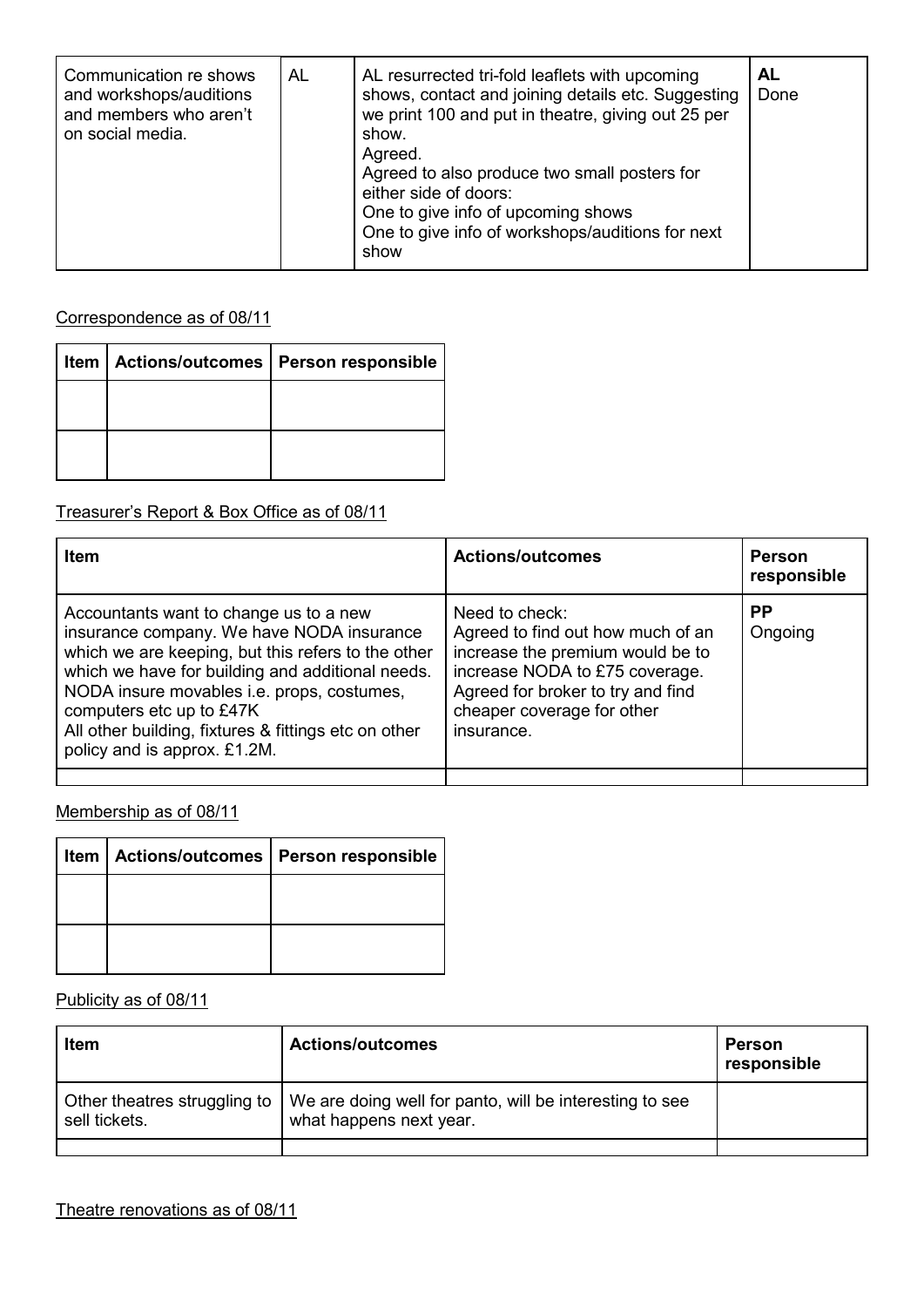| Item                                                                                                                                                                                     | <b>Actions/outcomes</b>                                                                                                                                                                                 | <b>Person</b><br>responsible      |
|------------------------------------------------------------------------------------------------------------------------------------------------------------------------------------------|---------------------------------------------------------------------------------------------------------------------------------------------------------------------------------------------------------|-----------------------------------|
| <b>PAT</b> testing                                                                                                                                                                       | Need to source training                                                                                                                                                                                 | <b>GB</b><br>Ongoing              |
| New sign for billboard by front wall                                                                                                                                                     | Has arrived and is in theatre, wahey! SE to<br>ask builder to put in and pin down to a<br>timescale.                                                                                                    | <b>KE</b><br><b>SE</b><br>Ongoing |
| Tree – yellow line edge. Sign received and<br>has gone up. Rocks/boulders to be used<br>instead of lines. AL quote agreed - five<br>concrete posts and necessary equipment<br>to install | SE to speak to builder about bringing gate<br>posts forward so can add closable gate and<br>sign and add posts around tree to address<br>tree and parking issue in one.<br>Quote sent round and agreed. | <b>SE</b><br>Ongoing              |
| Parking in car park                                                                                                                                                                      |                                                                                                                                                                                                         |                                   |
| Have LED floods for stage                                                                                                                                                                | Will be installed soon                                                                                                                                                                                  | <b>GB</b>                         |

# Hire as of 08/11

| Item                                 | <b>Actions/outcomes</b>                                                                                                                                                                                                                                                                                                                             | <b>Person</b><br>responsible |
|--------------------------------------|-----------------------------------------------------------------------------------------------------------------------------------------------------------------------------------------------------------------------------------------------------------------------------------------------------------------------------------------------------|------------------------------|
| <b>Small Steps</b><br>x <sub>2</sub> | Ongoing                                                                                                                                                                                                                                                                                                                                             | <b>SE</b>                    |
| Cosmo<br>group                       | On hold (CV-19)                                                                                                                                                                                                                                                                                                                                     | <b>SE</b>                    |
| Sustainable<br>Wells                 | On hold (CV-19)                                                                                                                                                                                                                                                                                                                                     | <b>Sarah Briton</b>          |
| Theatre<br>Festival                  | Neil Johnson who organises the Theatre festival in Wells and he's<br>enquiring about the possibility of hiring the rehearsal room 9am - 5pm<br>from Mon 5th - Friday 9th July for a youth theatre week of<br>workshops. Rehearsal room not available Mon & Tue and auditorium set<br>up for Quartet so offered Wed-Fri. Is taking Wed-Fri for £200. | <b>SE</b><br>Ongoing         |
| Flower club                          | May want to come back to normal booking arrangements under reduced<br>circumstances.                                                                                                                                                                                                                                                                | <b>SE</b><br>Ongoing         |
| Comedia                              | Hiring rehearsal space in February.                                                                                                                                                                                                                                                                                                                 | <b>SE</b>                    |

# Productions as of 08/11

| <b>Cinderella</b> by Vicky Orman |                        | Dec 11th - 18th 2021 |                     |
|----------------------------------|------------------------|----------------------|---------------------|
| <b>Director</b>                  | Ken Edmonds            | Producer             | <b>Vicky Orman</b>  |
| <b>SM</b>                        | <b>Charlie Watkins</b> | Lighting             | <b>Graham Brown</b> |
| Sound                            | <b>Adrian Mitchell</b> | Projection           |                     |
| Costumes                         | Liz Carey              | Props                | Pat Watkins & team  |
| Prompt                           | Frieda Brown           | Makeup               |                     |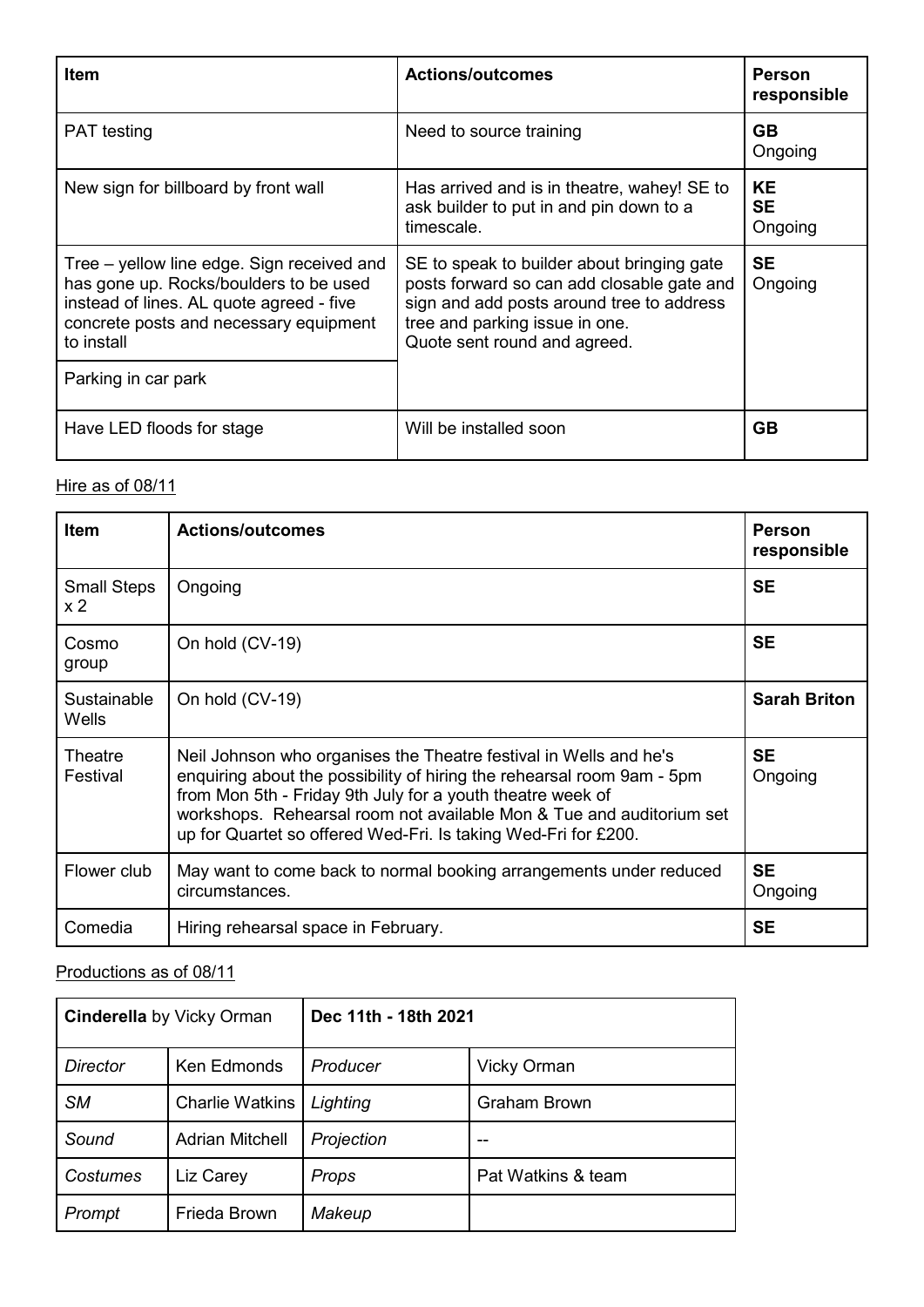| <b>Budget</b>       | Agreed              | <b>Publicity</b>            | Adam Lanfranchi / Ken Edmonds |
|---------------------|---------------------|-----------------------------|-------------------------------|
| <b>Photos</b>       | <b>Greg Tresize</b> | Programme                   | Adam Lanfranchi               |
| Ticket prices   £14 | £11                 | Rehearsal schedule   Agreed |                               |
| FoH                 | Sally Trayhurn      | Tickets go live             | 23rd October                  |

| <b>Blood on Canvas by Richard James</b><br>and<br><b>Rude Awakenings by Nicholas Ridley</b> |                                       | Mar 09th-12th 2022 |                                       |
|---------------------------------------------------------------------------------------------|---------------------------------------|--------------------|---------------------------------------|
| <b>Director</b>                                                                             | <b>Sharon Edmonds</b><br>Doreen Grant | Producer           | <b>Sharon Edmonds</b><br>Doreen Grant |
| MD                                                                                          |                                       | Choreography       |                                       |
| <b>SM</b>                                                                                   |                                       | Lighting           | Nat Hope                              |
| Sound                                                                                       |                                       | Projection         |                                       |
| Costumes                                                                                    |                                       | Props              |                                       |
| Prompt                                                                                      | <b>Sharon Edmonds</b><br>Doreen Grant | Makeup             |                                       |
| <b>Budget</b>                                                                               |                                       | <b>Publicity</b>   | Adam Lanfranchi                       |
| <b>Photos</b>                                                                               |                                       | Programme          |                                       |
| <b>Ticket prices</b>                                                                        | £8<br>£12                             | Rehearsal schedule | Agreed                                |
| FoH                                                                                         | Sally Trayhurn                        | Tickets go live    |                                       |

| <b>Big Fish</b> by John August & Andrew Lippa |                              | May 02nd - 07th 2022 |                             |
|-----------------------------------------------|------------------------------|----------------------|-----------------------------|
| <b>Director</b>                               | Niamh McGrogan               | Producer             | Doreen Grant                |
| <b>MD</b>                                     |                              | Choreography         | Julie & Elisha Webster      |
| <b>SM</b>                                     | Mike Scammell & Sarah Galton | Lighting             | <b>Graham Brown</b>         |
| Sound                                         | <b>Rick Fitzsimmons</b>      | Projection           |                             |
| Costumes                                      | <b>Bobby Bass</b>            | Props                | Jo Scammel with Vicky Orman |
| Prompt                                        | Frieda Brown                 | Makeup               | Helen Makin (TBC)           |
| <b>Budget</b>                                 | Agreed                       | <b>Publicity</b>     | Adam Lanfranchi             |
| Photos                                        |                              | Programme            | Niamh McGrogan              |
| <b>Ticket prices</b>                          | £11<br>£13                   | Rehearsal schedule   | Agreed                      |
| FoH                                           | <b>Sally Trayhurn</b>        | Tickets go live      |                             |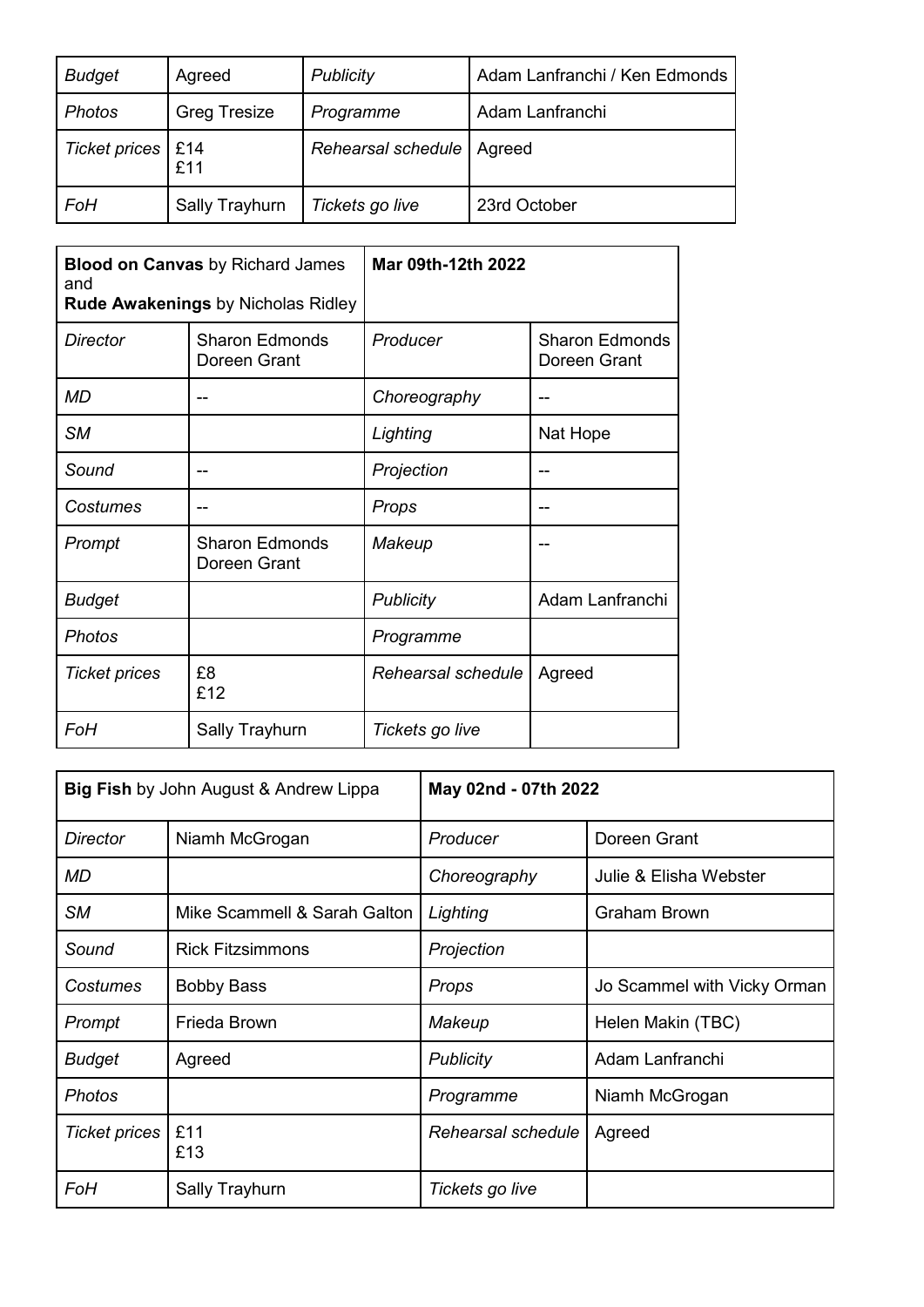| And Then There Were None by Agatha Christie |                        | September 13th - 17th 2022 |                                      |
|---------------------------------------------|------------------------|----------------------------|--------------------------------------|
| <b>Director</b>                             | Adam Lanfrachi         | Producer                   | <b>Graham Brown</b>                  |
| <b>SM</b>                                   | Emma Lanfranchi (TBC)  | Voice coach                | Lois Harbinson (TBC)                 |
| Sound                                       | <b>Adrian Mitchell</b> | Lighting                   | <b>Graham Brown</b>                  |
| Costumes                                    | Louise Sansam          | Props                      | Jo Scammell, Vicky Orman<br>Sue King |
| Prompt                                      | Doreen Grant           | Makeup                     | Helen Makin                          |
| <b>Budget</b>                               | Agreed                 | <b>Publicity</b>           | Adam Lanfranchi                      |
| <b>Photos</b>                               | <b>Greg Tresize</b>    | Programme                  | Adam Lanfranchi                      |
| <b>Ticket prices</b>                        | £12                    | Rehearsal schedule         | Agreed                               |
| FoH                                         | Sally Trayhurn         | Tickets go live            |                                      |

| The Wizard of Oz by L.Frank Baum |                    | December 2022      |                      |
|----------------------------------|--------------------|--------------------|----------------------|
| <b>Director</b>                  | <b>Bobby Bass</b>  | Producer           | Niamh McGrogan       |
| <b>MD</b>                        | <b>Sheila Ross</b> | Voice coach        |                      |
| <b>SM</b>                        |                    | Lighting           |                      |
| Sound                            |                    | Projection         |                      |
| Costumes                         | Nat Hope           | Props              | Lesley & Jo Scammell |
| Prompt                           |                    | Makeup             |                      |
| <b>Budget</b>                    |                    | <b>Publicity</b>   |                      |
| <b>Photos</b>                    |                    | Programme          | Ken Edmonds          |
| <b>Ticket prices</b>             |                    | Rehearsal schedule |                      |
| FoH                              |                    | Tickets go live    |                      |

# Proposed productions as of 05/10

| <b>Production and Proposer</b>                                                                                                                                                                                                                                                                                             | <b>Proposed</b><br>dates |
|----------------------------------------------------------------------------------------------------------------------------------------------------------------------------------------------------------------------------------------------------------------------------------------------------------------------------|--------------------------|
| The Tempest by William Shakespeare<br>Jonathan Sansam                                                                                                                                                                                                                                                                      | September<br>2023        |
| Avenue Q by Jeff Whitty or Spamalot by Eric Idle<br><b>Nick Barlow</b><br>Nick has requested this come forward to May 2023 if possible. Agree to apply for licence<br>and if is available then will be unlikely to have been requested by any other local group. If<br>we can get the licence, agreed to move to May 2023. | May 2023                 |